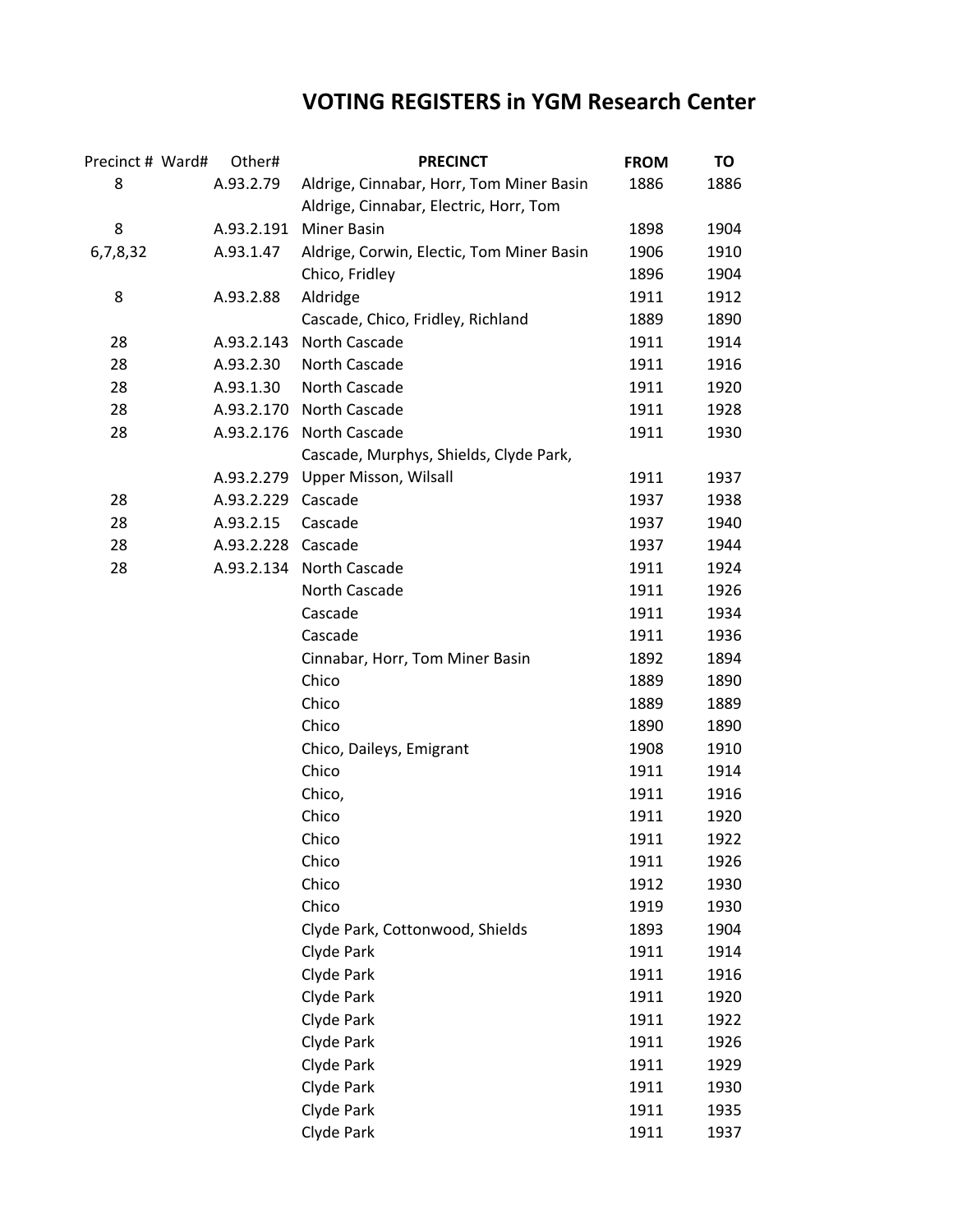| 29 | $\overline{2}$ | Clyde Park       | 1914 | 1914 |         |
|----|----------------|------------------|------|------|---------|
|    |                | Clyde Park       | 1937 | 1939 |         |
|    |                | Clyde Park       | 1937 | 1940 |         |
|    |                | Clyde Park       | 1937 | 1945 |         |
|    |                | Cokedale, Muir   | 1896 | 1904 |         |
|    |                | Cokedale         | 1889 | 1889 |         |
|    |                | Cokedale         | 1890 | 1890 |         |
|    |                | Cokedale, Muir   | 1896 | 1904 |         |
|    |                | Coledale, Hopper | 1906 | 1910 |         |
|    |                | Cokedale         | 1911 | 1914 |         |
|    |                | Cokedale         | 1911 | 1916 |         |
|    |                | Cokedale         | 1911 | 1920 |         |
|    |                | Cokedale         | 1911 | 1922 |         |
|    |                | Cokedale         | 1911 | 1926 |         |
|    |                | Cokedale         | 1911 | 1928 |         |
|    |                | Cokedale         | 1911 | 1930 |         |
|    |                | Cokedale         | 1911 | 1934 |         |
|    |                | Cokedale         | 1911 | 1936 | 2 books |
|    |                | Cokedale         | 1911 | 1936 |         |
|    |                | Cokedale         | 1937 | 1938 |         |
|    |                | Cokedale         | 1937 | 1940 |         |
|    |                | Cokedale         | 1937 | 1944 |         |
|    |                | Cooke City       | 1889 | 1890 | 2 books |
|    |                | Cooke City       | 1889 | 1890 |         |
|    |                | Cooke City       | 1894 | 1894 |         |
|    |                | Cooke City       | 1911 | 1914 |         |
|    |                | Cooke City       | 1911 | 1916 |         |
|    |                | Cooke City       | 1911 | 1926 |         |
|    |                | Cooke City       | 1911 | 1928 |         |
|    |                | Cooke City       | 1911 | 1930 |         |
|    |                | Cooke City       | 1911 | 1936 |         |
|    |                | Cooke City       | 1912 | 1920 |         |
|    |                | Cooke City       | 1912 | 1924 |         |
|    |                | Cooke City       | 1912 | 1934 |         |
|    |                | Cooke City       | 1912 | 1936 |         |
|    |                | Cooke City       | 1937 | 1938 |         |
|    |                | Cooke City       | 1937 | 1940 |         |
|    |                | Cooke City       | 1937 | 1942 |         |
|    |                | Corwin           | 1911 | 1918 |         |
|    |                | Corwin           | 1912 | 1914 |         |
|    |                | Corwin           | 1912 | 1920 |         |
|    |                | Corwin           | 1912 | 1922 |         |
|    |                | Corwin           | 1912 | 1926 |         |
|    |                | Corwin           | 1912 | 1930 |         |
|    |                | Cottonwood       | 1894 | 1894 |         |
|    |                | Cottonwood       | 1911 | 1914 |         |
|    |                | Cottonwood       | 1911 | 1916 |         |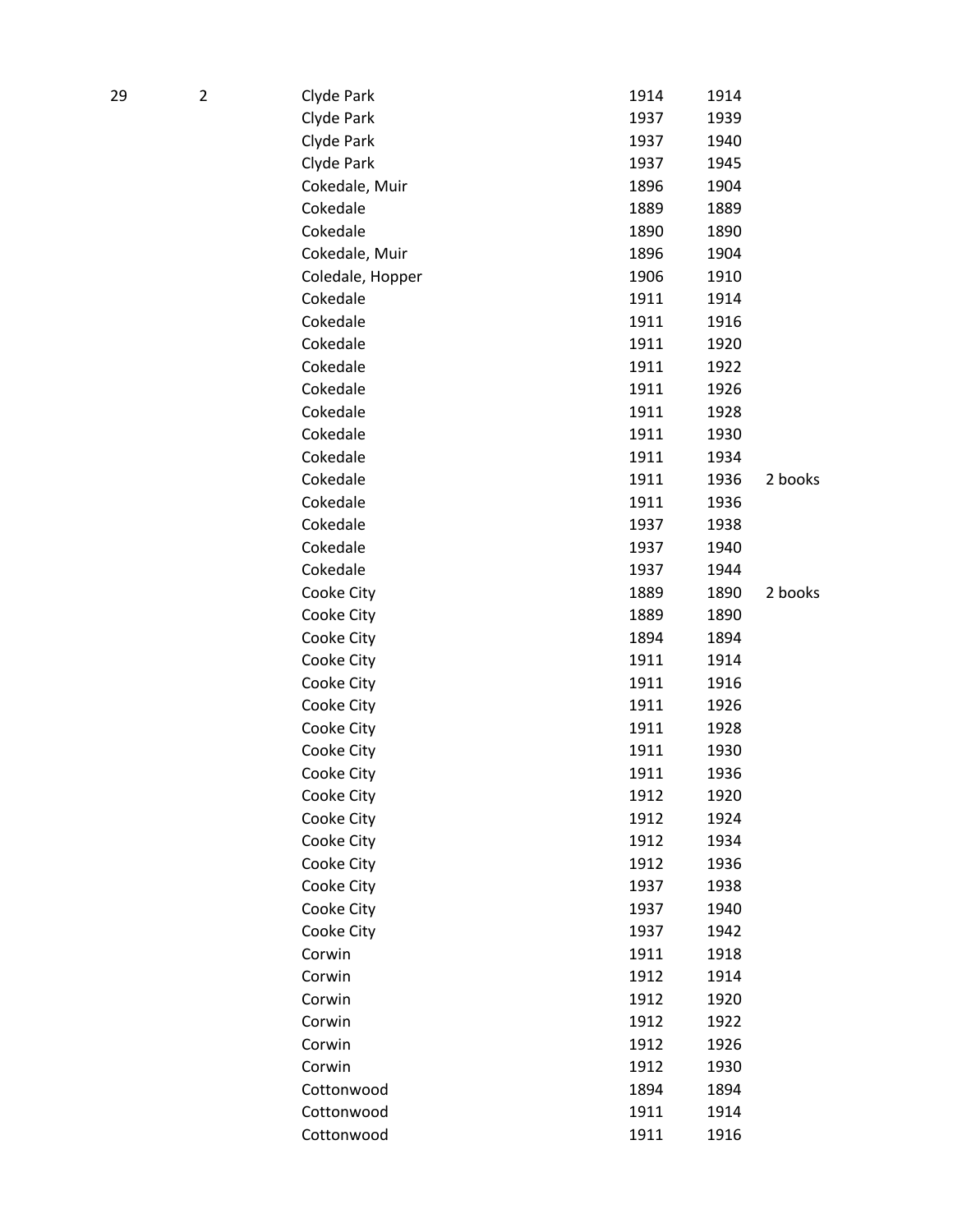| Cottonwood        | 1911 | 1920 |         |
|-------------------|------|------|---------|
| Cottonwood        | 1911 | 1922 |         |
| Cottonwood        | 1911 | 1926 |         |
| Cottonwood        | 1911 | 1928 | 2 books |
| Cottonwood        | 1911 | 1928 |         |
| Daileys           | 1911 | 1914 |         |
| Daileys           | 1911 | 1916 |         |
| Daileys           | 1911 | 1922 |         |
| Daileys           | 1912 | 1920 |         |
| <b>Daileys</b>    | 1912 | 1924 |         |
| Electric          | 1912 | 1914 |         |
| Electric          | 1912 | 1914 | 2 books |
| Emigrant          | 1911 | 1914 |         |
| Emigrant          | 1911 | 1916 |         |
| Emigrant          | 1911 | 1920 |         |
| Emigrant          | 1911 | 1922 |         |
| Emigrant          | 1911 | 1928 |         |
| Emigrant          | 1911 | 1930 |         |
| Emigrant          | 1911 | 1934 |         |
| Emigrant          | 1911 | 1936 |         |
| Emigrant          | 1912 | 1937 |         |
| Emigrant          | 1937 | 1939 |         |
| Emigrant          | 1937 | 1940 |         |
| Emigrant          | 1937 | 1945 |         |
| Fridley           | 1890 | 1890 |         |
| Fridley           | 1894 | 1894 |         |
| Gardiner, Jardine | 1896 | 1904 |         |
| Gardiner, Horr    | 1889 | 1896 |         |
| Gardiner          | 1911 | 1922 |         |
| Gardiner          | 1911 | 1914 |         |
| Gardiner          | 1911 | 1916 |         |
| Gardiner          | 1911 | 1928 |         |
| Gardiner          | 1911 | 1928 | 2 books |
| Gardiner          | 1911 | 1930 |         |
| Gardiner          | 1911 | 1935 |         |
| Gardiner          | 1911 | 1936 |         |
| Gardiner          | 1911 | 1936 | 2 books |
| Gardiner          | 1912 | 1928 |         |
| Gardiner          | 1937 | 1938 |         |
| Gardiner          | 1937 | 1940 |         |
| Gardiner          | 1937 | 1945 |         |
| Horr              | 1894 | 1894 |         |
| Jardine           | 1911 | 1924 |         |
| Jardine           | 1912 | 1914 |         |
| Jardine           | 1926 | 1926 |         |
| Jardine           | 1918 | 1928 |         |
| Jardine           | 1920 | 1930 |         |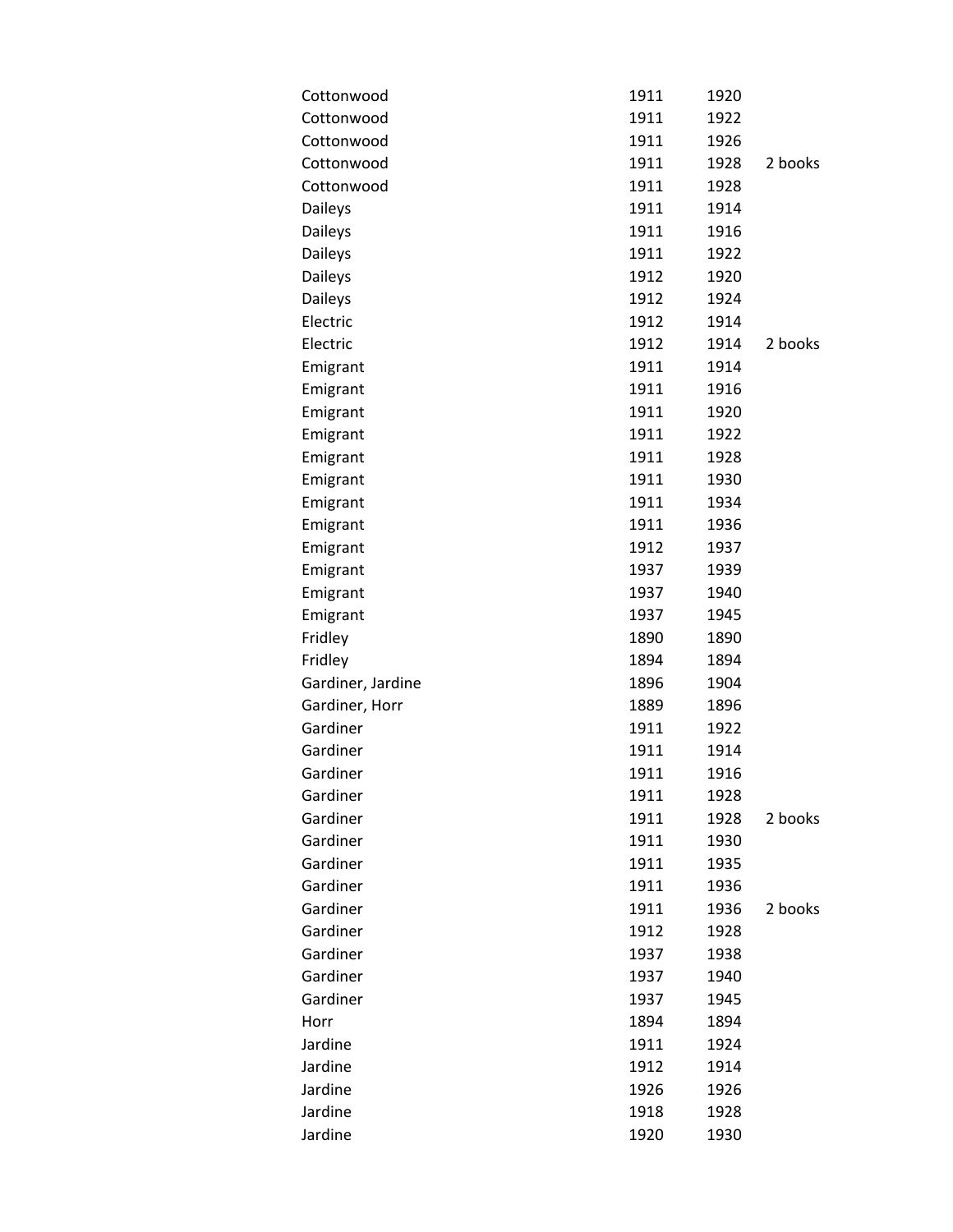| Jardine                       | 1938         | 1944         |           |
|-------------------------------|--------------|--------------|-----------|
| Lat, Meyersburg, Murphy       | 1906         | 1910         |           |
| Lat                           | 1911         | 1914         |           |
| Lat                           | 1911         | 1916         |           |
| Lat                           | 1911         | 1920         |           |
| Lat                           | 1911         | 1922         |           |
| Lat                           | 1912         | 1926         |           |
| Lat                           | 1912         | 1928         |           |
| Lat                           | 1912         | 1928         | 2 books   |
| Miner                         | 1911         | 1914         |           |
| Miner                         | 1911         | 1916         |           |
| Miner                         | 1911         | 1924         |           |
| Miner                         | 1911         | 1926         |           |
| Miner                         | 1911         | 1928         |           |
| Miner                         | 1911         | 1930         |           |
| Miner                         | 1911         | 1934         |           |
| Miner                         | 1911         | 1936         |           |
| Miner                         | 1912         | 1920         |           |
| Miner                         | 1937         | 1939         |           |
| Miner                         | 1937         | 1940         |           |
| Miner                         | 1937         | 1944         |           |
|                               |              |              | paper     |
|                               |              |              | copy of   |
|                               |              |              |           |
|                               |              |              | official  |
| Miner                         | 1937         | 1946         | register, |
| Muir                          | 1911         | 1914         |           |
| Lower Mission                 | 1911         | 1930         |           |
| Lower Mission                 | 1911         | 1928         |           |
| <b>Upper Mission</b>          | 1894         | 1894         |           |
| <b>Upper Mission, Boulder</b> | 1906         | 1910         |           |
| <b>Upper Mission</b>          | 1911         | 1916         |           |
| <b>Upper Mission</b>          | 1911         | 1914         |           |
| <b>Upper Mission</b>          | 1911         | 1920         |           |
| <b>Upper Mission</b>          | 1911         | 1922         |           |
| <b>Upper Mission</b>          | 1911         | 1926         |           |
| <b>Upper Mission</b>          | 1911         | 1928         |           |
| <b>Upper Mission</b>          | 1911         | 1930         |           |
| <b>Upper Mission</b>          | 1911         | 1934         |           |
| <b>Upper Mission</b>          | 1911         | 1936         |           |
| <b>Upper Mission</b>          | 1937         | 1938         |           |
| <b>Upper Mission</b>          | 1937         | 1942         |           |
| <b>Upper Mission</b>          | 1937         | 1944         |           |
| <b>Murphys</b>                | 1911         | 1914         |           |
| Murphys                       | 1911         | 1916         |           |
| Murphys                       | 1911         | 1920         |           |
| Murphys<br>Murphys            | 1911<br>1911 | 1924<br>1926 |           |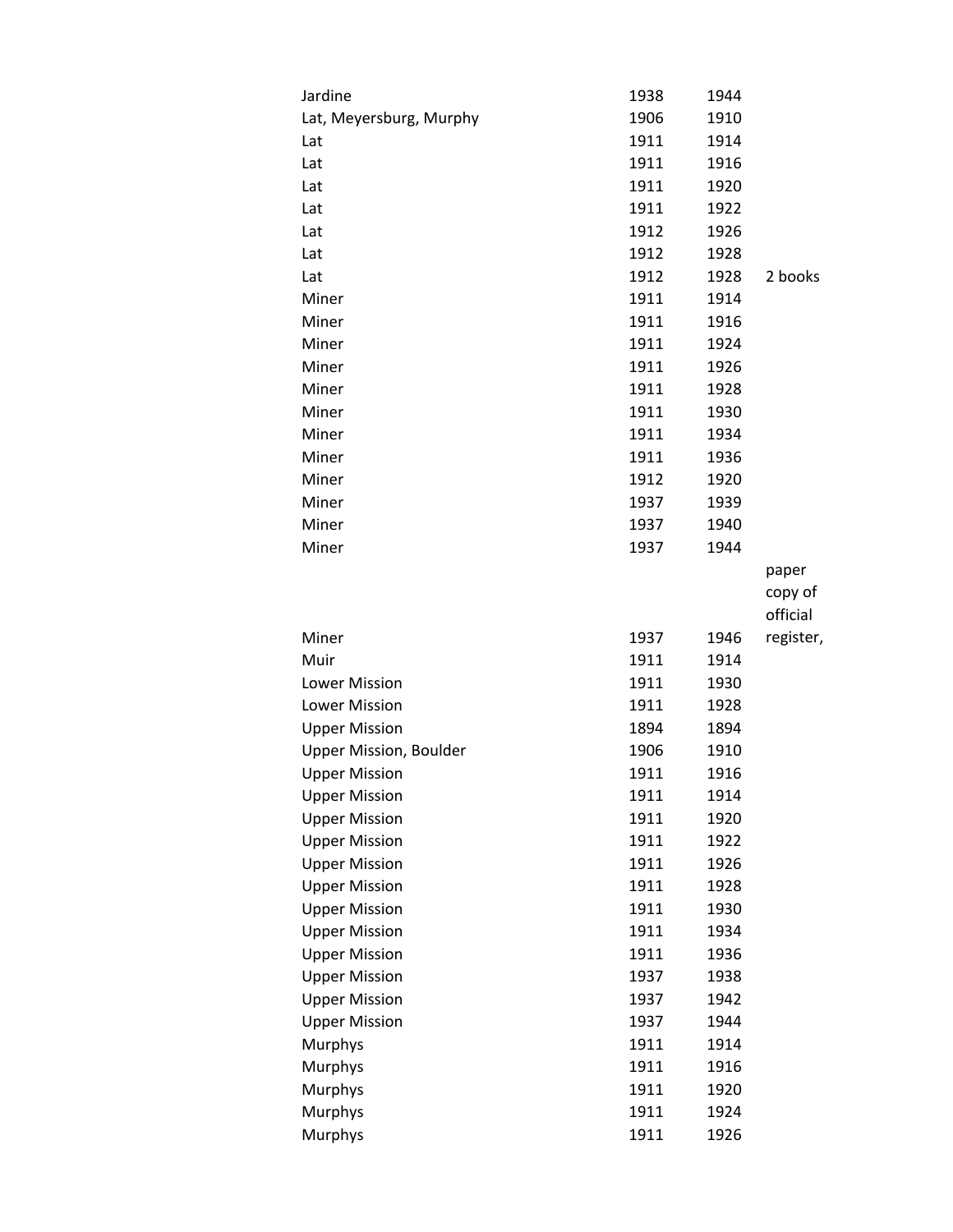| Murphys                 | 1911 | 1928 |
|-------------------------|------|------|
| Murphys                 | 1911 | 1934 |
| Murphys                 | 1911 | 1936 |
| Murphys                 | 1912 | 1930 |
| Murphys                 | 1937 | 1938 |
| Murphys                 | 1937 | 1940 |
| Murphys                 | 1937 | 1944 |
| Meyersburg              | 1889 | 1890 |
| Meyersburg              | 1890 | 1890 |
| Meyersburg, Murphy, Lat | 1896 | 1904 |
| Meyersburg              | 1911 | 1914 |
| <b>Potter Basin</b>     | 1919 | 1920 |
| <b>Potter Basin</b>     | 1919 | 1923 |
| <b>Potter Basin</b>     | 1919 | 1926 |
| <b>Potter Basin</b>     | 1919 | 1928 |
| Richland, Trail Creek   | 1896 | 1904 |
| Richland, Trail Creek   | 1906 | 1910 |
| Richland                | 1911 | 1914 |
| Richland                | 1911 | 1916 |
| Richland                | 1911 | 1920 |
| Richland                | 1911 | 1922 |
| Richland                | 1911 | 1926 |
| Richland                | 1911 | 1928 |
| Richland                | 1911 | 1930 |
| Richland                | 1911 | 1934 |
| Richland                | 1911 | 1936 |
| Richland                | 1937 | 1938 |
| Richland                | 1937 | 1940 |
| Richland                | 1937 | 1945 |
| <b>Rock Creek</b>       | 1911 | 1914 |
| <b>Rock Creek</b>       | 1911 | 1916 |
| <b>Rock Creek</b>       | 1911 | 1920 |
| <b>Rock Creek</b>       | 1911 | 1922 |
| <b>Rock Creek</b>       | 1911 | 1926 |
| <b>Rock Creek</b>       | 1911 | 1928 |
| <b>Rock Creek</b>       | 1912 | 1930 |
| <b>Shields River</b>    | 1894 | 1894 |
| <b>Shields River</b>    | 1911 | 1914 |
| <b>Shields River</b>    | 1911 | 1916 |
| <b>Shields River</b>    | 1911 | 1920 |
| <b>Shields River</b>    | 1911 | 1922 |
| <b>Shields River</b>    | 1911 | 1926 |
| <b>Shields River</b>    | 1911 | 1928 |
| <b>Shields River</b>    | 1911 | 1930 |
| <b>Shields River</b>    | 1911 | 1936 |
| <b>Shields River</b>    | 1937 | 1938 |
| <b>Shields River</b>    | 1937 | 1940 |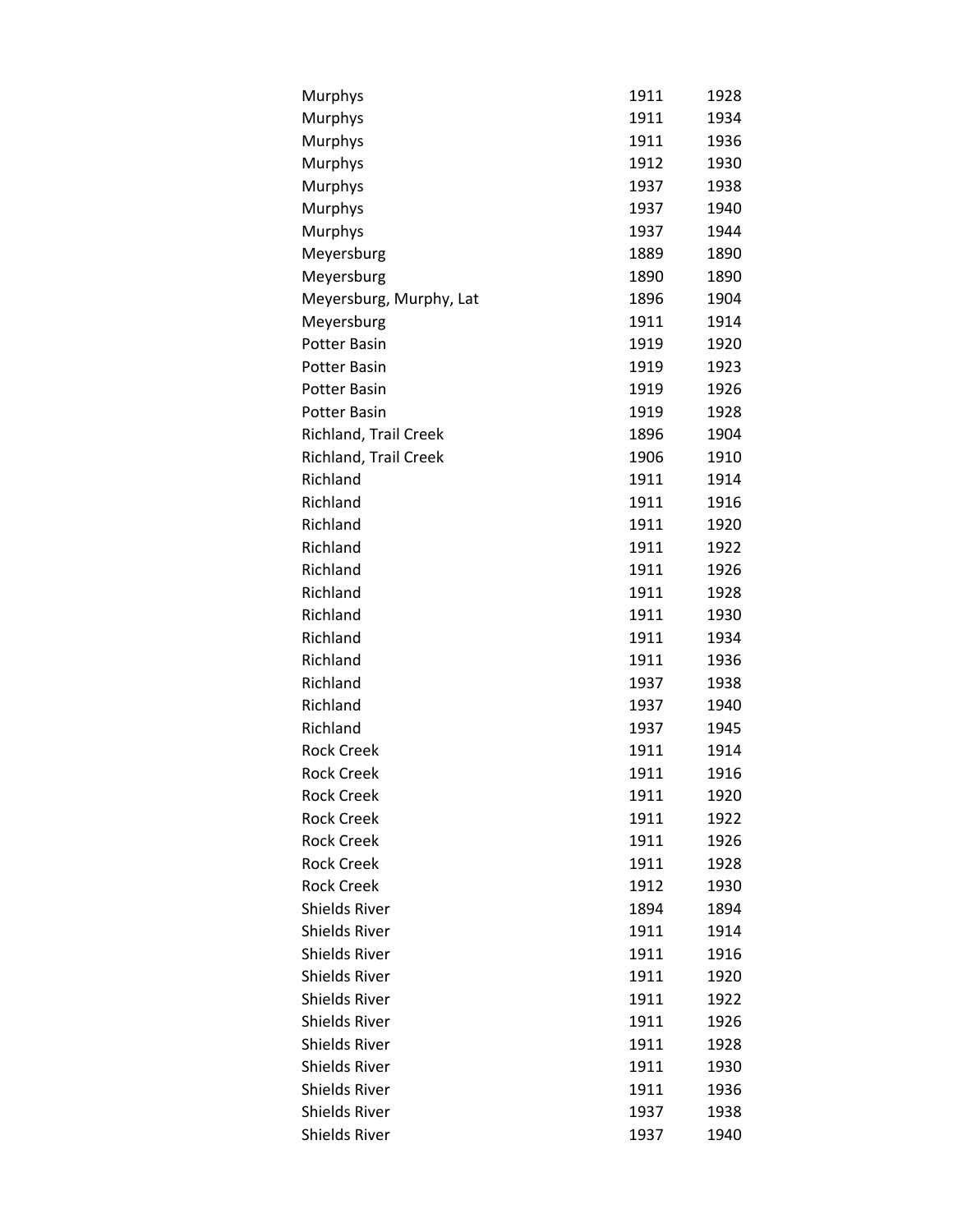| <b>Shields River</b>                    | 1937 | 1944 |         |
|-----------------------------------------|------|------|---------|
| Shields, Willow Creek                   | 1910 | 1910 |         |
| Shields, Chadbourn                      | 1911 | 1936 |         |
| <b>Trail Creek</b>                      | 1911 | 1914 |         |
| <b>Trail Creek</b>                      | 1911 | 1916 |         |
| <b>Trail Creek</b>                      | 1911 | 1920 |         |
| <b>Trail Creek</b>                      | 1911 | 1922 |         |
| <b>Trail Creek</b>                      | 1911 | 1926 |         |
| <b>Trail Creek</b>                      | 1911 | 1928 |         |
| <b>Trail Creek</b>                      | 1911 | 1928 | 2 books |
| <b>Willow Creek</b>                     | 1911 | 1914 |         |
| <b>Willow Creek</b>                     | 1911 | 1916 |         |
| <b>Willow Creek</b>                     | 1911 | 1920 |         |
| <b>Willow Creek</b>                     | 1911 | 1924 |         |
| <b>Willow Creek</b>                     | 1911 | 1926 |         |
| Wilsall                                 | 1911 | 1916 |         |
| Wilsall                                 | 1911 | 1922 |         |
| Wilsall                                 | 1911 | 1922 | 2 books |
| Wilsall                                 | 1911 | 1926 |         |
| Wilsall                                 | 1911 | 1928 |         |
| Wilsall                                 | 1911 | 1930 |         |
| Wilsall                                 | 1911 | 1934 |         |
| Wilsall                                 | 1911 | 1936 |         |
| Wilsall                                 | 1937 | 1938 |         |
| Wilsall                                 | 1937 | 1940 |         |
| Wilsall                                 | 1937 | 1945 |         |
| Liv, W 1-2, Cascade, Mission, Richland, |      |      |         |
| Shields                                 | 1889 | 1890 |         |
| Livingston Ward 1                       | 1890 | 1890 |         |
| Livingston Ward 2                       | 1890 | 1890 |         |
| Livingston Ward 3                       | 1890 | 1890 |         |
| Livingston, Ward 1,2,3                  | 1890 | 1890 |         |
| Poll Tax entire county                  | 1891 | 1891 |         |
| Liv, W 1,2,3, Mission                   | 1892 | 1892 |         |
| Livingston Ward 1,                      | 1892 | 1892 |         |
| Livingston Ward 3                       | 1892 | 1892 |         |
| Livingston Ward 3                       | 1894 | 1894 |         |
| Liv, W 1,2,3, Mission, Upper Mission    | 1892 | 1894 |         |
| Liv, W 1,2,3                            | 1894 | 1896 |         |
| Liv, w 1,2,3                            | 1896 | 1896 |         |
| Livingston Ward 1                       | 1897 | 1897 |         |
| Liv W 1,2,3                             | 1897 | 1899 |         |
| Liv W 1,2,3                             | 1898 | 1900 |         |
| Liv W 1,2,3                             | 1900 | 1901 |         |
| Liv W 1,2,3                             | 1902 | 1902 |         |
| Liv W 1,2,3                             | 1902 | 1904 |         |
| Liv W 1,2,3                             | 1904 | 1904 |         |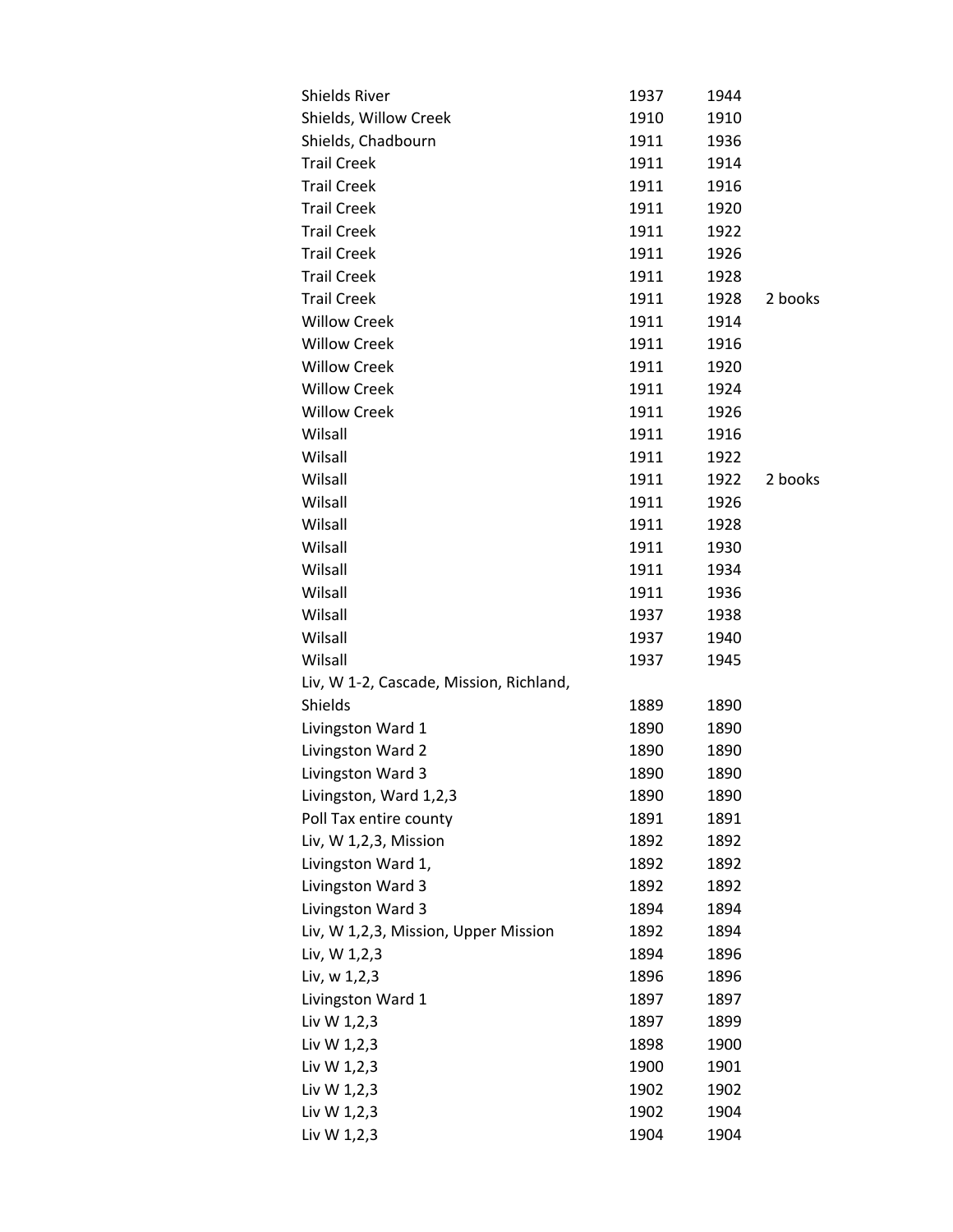| Liv W 1,2,3       | 1905 | 1906 |         |
|-------------------|------|------|---------|
| Liv W 1,2,3       | 1906 | 1908 |         |
| Liv W 1,2,3       | 1908 | 1908 |         |
| Liv W 1,2,3       | 1908 | 1911 |         |
| Liv W 1,2,3       | 1910 | 1910 |         |
| Liv W 1,2,3       | 1910 | 1910 | 2 books |
| All 33 Precincts  | 1911 | 1912 |         |
| Livingston Ward 1 | 1911 | 1912 |         |
| Livingston Ward 1 | 1911 | 1912 |         |
| Livingston Ward 1 | 1911 | 1912 | 3 books |
| Livingston Ward 2 | 1911 | 1912 |         |
| Livingston Ward 2 | 1911 | 1912 |         |
| Livingston Ward 2 | 1911 | 1912 | 3 books |
| Livingston Ward 3 | 1911 | 1912 |         |
| Livingston Ward 3 | 1911 | 1912 |         |
| Livingston Ward 3 | 1911 | 1912 | 3 books |
| Livingston Ward 1 | 1911 | 1913 |         |
| Livingston Ward 2 | 1911 | 1913 |         |
| Livingston Ward 3 | 1911 | 1913 |         |
| Livingston Ward 1 | 1913 | 1913 |         |
| Livingston Ward 2 | 1913 | 1913 |         |
| Livingston Ward 3 | 1913 | 1913 |         |
| Livingston Ward 1 | 1911 | 1914 |         |
| Livingston Ward 1 | 1911 | 1914 | 2 books |
| Livingston Ward 2 | 1911 | 1914 |         |
| Livingston Ward 3 | 1911 | 1914 |         |
| Livingston Ward 2 | 1911 | 1916 |         |
| Livingston Ward 3 | 1911 | 1916 |         |
| Livingston Ward 1 | 1911 | 1919 |         |
| Livingston Ward 1 | 1911 | 1920 |         |
| Livingston Ward 2 | 1911 | 1920 |         |
| Livingston Ward 2 | 1911 | 1920 |         |
| Livingston Ward 2 | 1911 | 1920 | 3 books |
| Livingston Ward 3 | 1911 | 1920 |         |
| Livingston Ward 3 | 1911 | 1920 | 2 books |
| Livingston Ward 2 | 1911 | 1922 |         |
| Livingston Ward 3 | 1911 | 1923 |         |
| Livingston Ward 1 | 1911 | 1926 |         |
| Livingston ward 2 | 1911 | 1926 |         |
| Livingsotn Ward 3 | 1911 | 1926 |         |
| Livingston Ward 4 | 1911 | 1926 |         |
| Livingston Ward 3 | 1911 | 1927 |         |
| Livingston Ward 2 | 1911 | 1928 |         |
| Livingston Ward 2 | 1911 | 1928 | 2 books |
| Livingston Ward 1 | 1911 | 1929 |         |
| Livingston Ward 4 | 1911 | 1929 |         |
| Livingston Ward 3 | 1911 | 1929 |         |